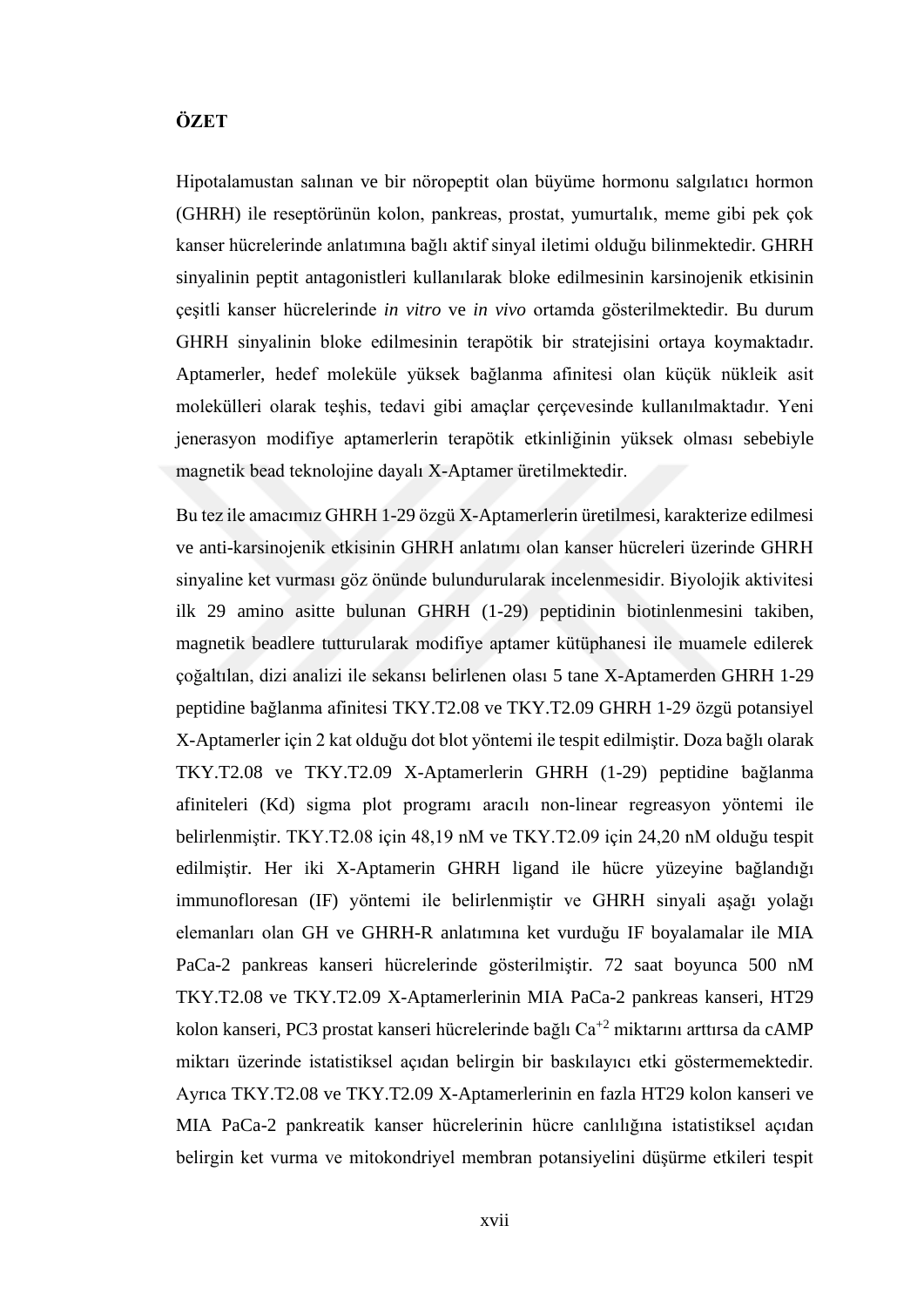edilmiştir. Seçili GHRH 1-29 özgü potansiyel X-Aptamerlerinin hücre döngüsü üzerine etkisi irdelendiğinde TKY.T2.08 ve TKY.T2.09 GHRH 1-29 özgü X-Aptamerlerin hücre döngüsüne ket vurmadan en fazla HT29 kolon kanseri ve MIA PaCa-2 pankreas kanseri hücrelerinde en az PC3 prostat kanseri hücrelerinde SubG1 hücre popülasyonu birikimine neden olduğu PI hücre akış sitometresi analiz ile gösterilmiştir. GHRH 1-29 özgü X-Aptamerlerin apoptotik ölüm üzerine etkisi irdelendiğinde floresan boyama ve PI sonuçları ile paralellik göstererek hem TKY.T2.08 hem de TKY.T2.09 X-Aptamerlerinin en yüksek apoptotik etkisi yine GHRH anlatımı yüksek olan MIA PaCa-2 pankreatik kanseri ve HT29 kolon kanseri hücrelerinde olduğu Annexin V/PI hücre akış sitometresi ile gösterilmiştir.

Sonuç olarak bu tez ile ilk defa GHRH 1-29 özgü X-Aptamer sentez edilmiş, liganda bağlanma afiniteleri gösterilmiş, GHRH sinyal yolağında ket vurma potansiyeli GH ve GHRH-R anlatımlarına ket vurma etkisi üzerinden belirlenmesinin yanında, GHRH anlatımı ve salgı profiline göre hücre canlılığına ket vurma, apoptotik ölümü tetiklemesi en fazla MIA PaCa-2 pankreas kanseri ve HT29 kolon kanseri hücrelerinde en az PC3 prostat kanseri hücrelerinde olduğu gösterilmiştir.

**Anahtar Kelimeler:** GHRH 1-29, Prostat Kanseri, Pankreas Kanseri, Kolon Kanseri, X-Aptamer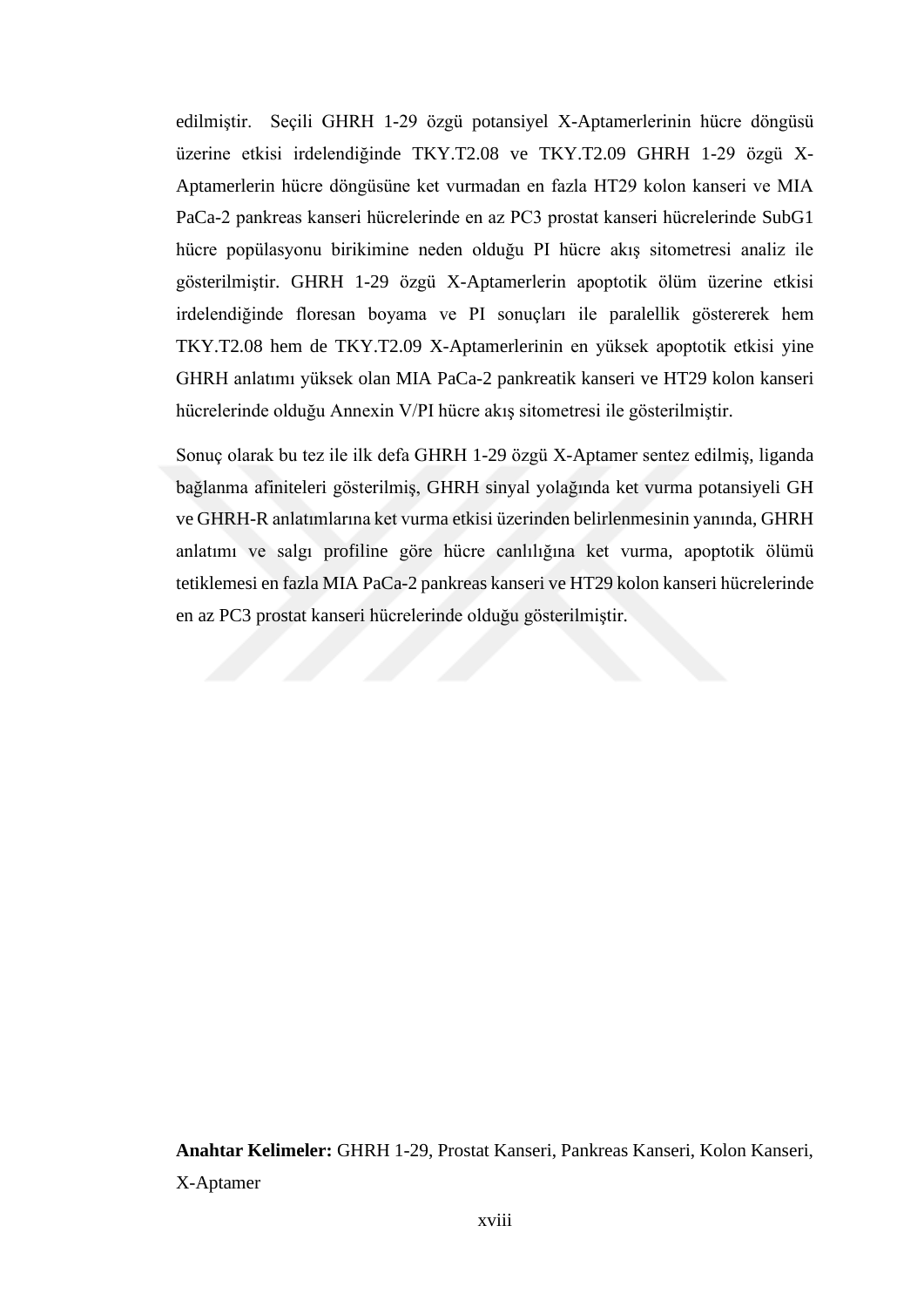## **SUMMARY**

It is known that active signal transduction in many cancer cells such as colon, pancreas, prostate, ovary, breast, is caused by the expression of hypothalamic neuropeptide growth hormone releasing hormone (GHRH), and its receptor. Demonstration of the carcinogenic effect of blocking the GHRH signal with peptide antagonists in various cancer cells *in vitro* and *in vivo* provides a therapeutic strategy for blocking the GHRH signal. Aptamers are used as a small nucleic acid molecule with high binding affinity to the target molecule for purposes such as diagnosis and treatment. Due to high therapeutic efficiency of the new generation X-Aptamer which is produced by magnetic bead technology.

With this thesis, our aim is to produce and characterize X-Aptamers specific to GHRH (1-29) and to examine the anti-carcinogenic effect by inhibiting the GHRH signal on cancer cells with GHRH expression. Following biotinylation of GHRH (1-29) peptide, which has the biological activity in the first 29 amino acids, new X-Aptamers are produced by attaching to magnetic beads and applying modified aptamer library. Five putative GHRH 1-29 specific X-Aptamers are determined by sequence analysis. The binding affinity of two of five putative GHRH (1-29) specific X-Aptamers (TKY.T2.08 and TKY.T2.09) have two-fold higher binding affinity (Kd) as compared to non-aptamers by dot-blot analysis. The Kd levels of TKY.T2.08 and TKY.T2.09 X-Aptamers were determined by the non-linear regression method in sigma plot. Kd values for TKY.T2.08 and TKY.T2.09 were 48.19 nM and 24.20 nM, respectively. By immunofluorescence staining, both X-Aptamers binds to GHRH-R via GHRH ligand in MIA PaCa-2 pancreatic cancer cells and inhibits GHRH signaling downstream elements expression such as GH and GHRH-R. 500 nM TKY.T2.08 and TKY.T2.09 aptamers were applied to MIA PaCa-2 pancreatic cancer, HT29 colon cancer, PC3 prostate cancer cells for 72 hours. Although each X-Aptamers increased the intracellular  $Ca^{+2}$  levels, they do not show a statistically significant suppressive effect on the amount of cAMP concentrations. In addition, the effects of TKY.T2.08 and TKY.T2.09 X-Aptamers on HT29 colon cancer and MIA PaCa-2 pancreatic cancer cells were statistically significant in inhibiting cell viability and decreasing mitochondrial membrane potential. The effect of selected GHRH 1-29 specific X-Aptamers on cell cycle and SubG1 population were examined by PI staining FACS